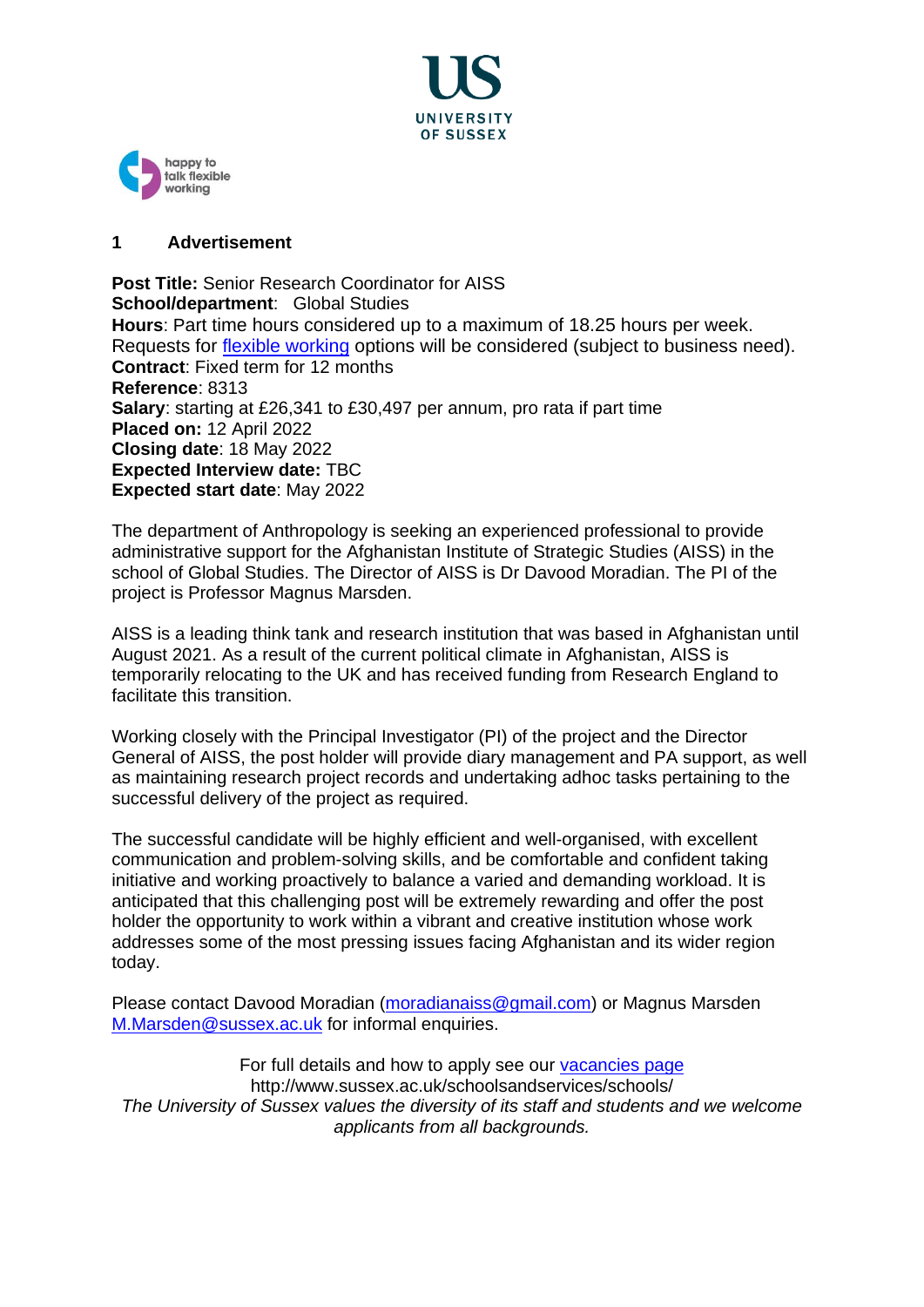# **2. The School / Division**

Please find further information regarding the school/division at http://www.sussex.ac.uk/global/internal/

## **3. Job Description**

Job Description for the post of: Senior Research Coordinator, Afghanistan Institute of Strategic Studies

**School: Global Studies**

**Location: Arts C**

**Grade: 5**

**Responsible to: Project PI, Professor Magnus Marsden; Director General AISS, Dr Davood Moradian**

**Responsible for:** N/A

## **Purpose of the post:**

To provide administrative support to the Director General of the Afghanistan Institute of Strategic Studies, Dr Davood Moradian. The post holder will be responsible for managing diaries, conference and workshop organisation, organising and maintaining records and documentation relating to travel and research expenses, and undertaking a range of work as required to further the goals of AISS

Key Responsibilities:

## 1. **To act as Administrative Assistant to the Director General of Afghanistan Institute of Strategic Studies**

1.1 Manage budgets and financial records, including requisitioning, invoicing and financial claims relating to expenses and travel

1.2 Organise workshops, conferences, and other research/academic events under the supervision of the Director

1.3 Processing paperwork

1.4 Social media activity which included managing communications and marketing, including emails, social media (Twitter and Facebook) and Broadcast items as well as preparing materials for engagement and events - flyers, reports, PowerPoint presentations and posters

1.5. Contribute to the writing of reports and other dissemination activities under the supervision of the Director

1.6. Assist in drafting and editing policy papers relating the project and its outputs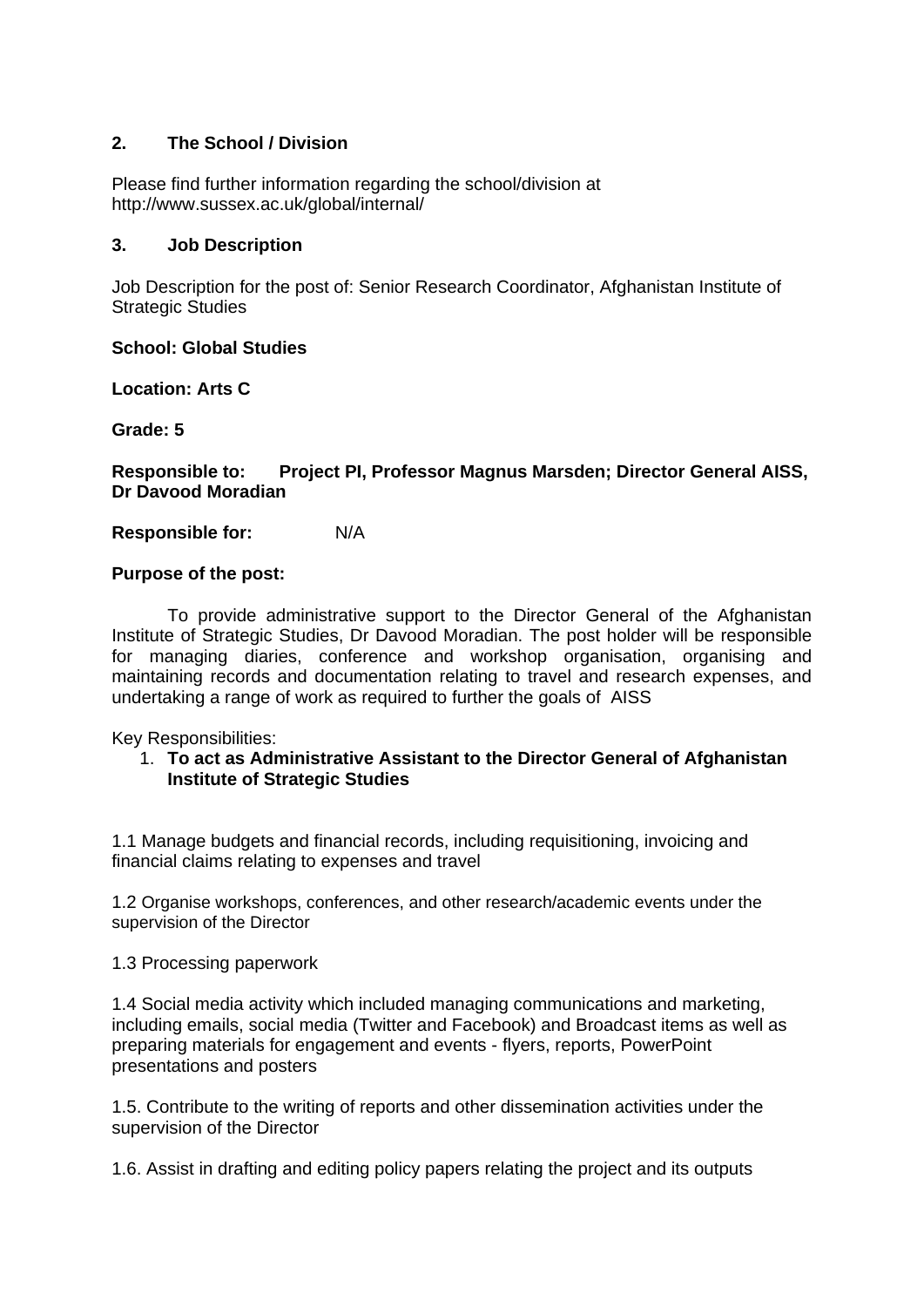## 1.7. Act as a liaising point with AISS partner institutions

1.8. Preparing agendas, taking minutes, and following up with action points for meetings

## **Dimensions**

- This role does not have any budget responsibility.
- This role does not have any line management responsibility.
- This role does not have any responsibilities for equipment or premises.

The post holder reports to the PI, they are given clearly agreed responsibilities in specific areas. Their line manager would agree weekly tasks and duties in order to achieve their agreed objectives and support the delivery of the University's goals. The post holder may be expected to work collaboratively across the University and with key stakeholders to deliver single team working that efficiently and effectively supports the achievement of those goals and objectives.

• Support achievement of the School's compliance with all applicable statutory and regulatory compliance obligations, including (but not limited to): UKVI, Health & Safety, the Prevent Duty, data protection, Competition and Markets Authority requirements and equal opportunities, as appropriate to the grade and role. Additionally, to promote good practice in relation to University policy, procedure and guidance in relation to those compliance matters in respect of students, staff and other relevant parties.

This Job Description sets out current duties of the post that may vary from time to time without changing the general character of the post or the level of responsibility entailed.

# **4. Person Specification**

## **4. Person Specification**

## SKILLS/ABILITIES

|                                                                                                                     | Essential | <b>Desirable</b> |
|---------------------------------------------------------------------------------------------------------------------|-----------|------------------|
| <b>Excellent organisational skills</b>                                                                              | X         |                  |
| Excellent written and verbal communication skills                                                                   | Х         |                  |
| Ability to deal with a wide range of people including building<br>rapport                                           | X         |                  |
| The ability to maintain accuracy and attention to detail                                                            | X         |                  |
| The ability to prioritise work to meet deadlines in a busy<br>work environment                                      | X         |                  |
| A proactive approach to problem solving                                                                             | X         |                  |
| A high degree of IT literacy, with experience of Microsoft<br>Word, Excel, Outlook, and remote working technologies | X         |                  |
| Ability to engage with anthropological and historical material                                                      |           | Χ                |
| The ability to work proactively with minimal supervision                                                            | Х         |                  |